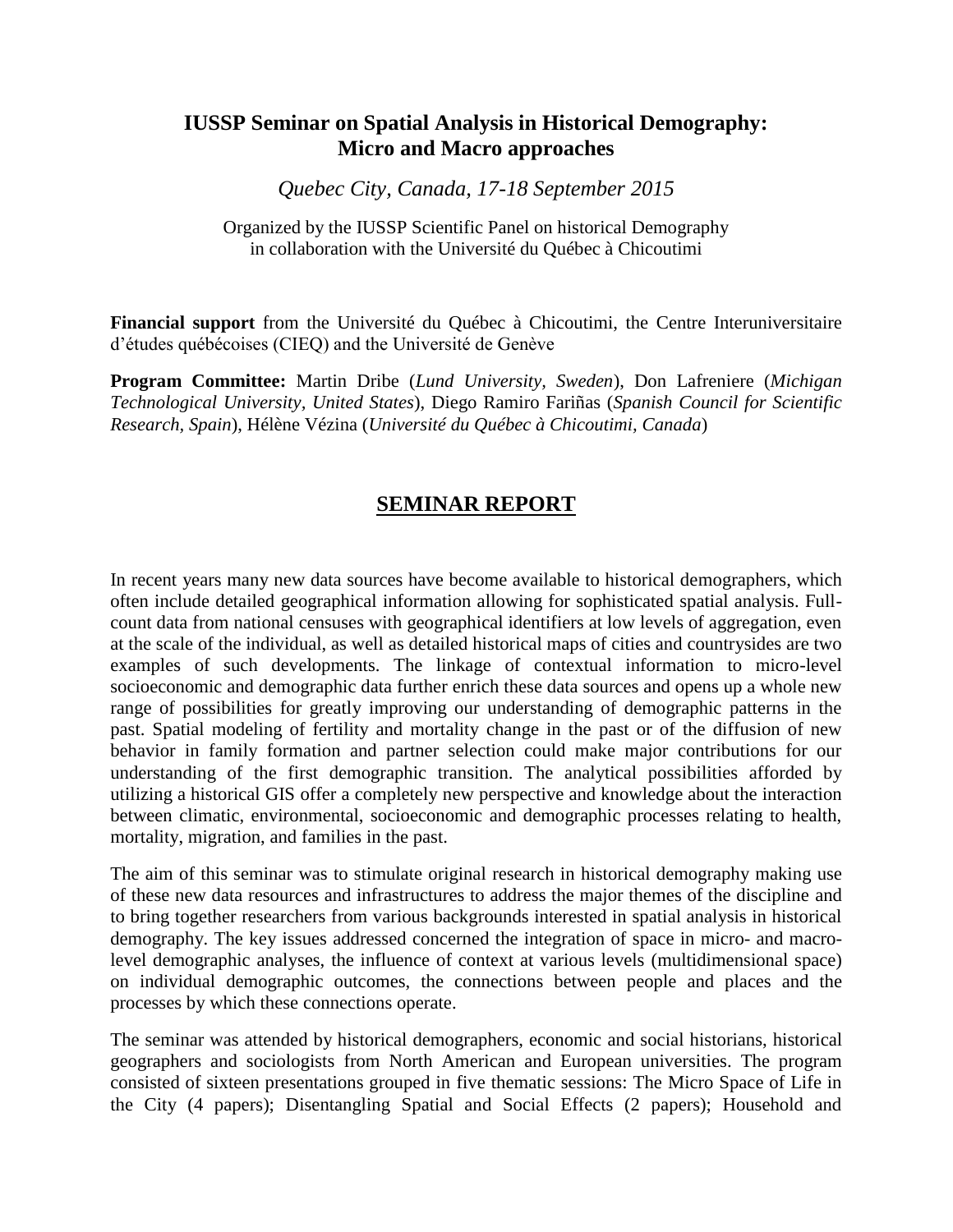Residential Patterns (2 papers); Modelling Mortality and Morbidity (4 papers); Population, Migration and Movement at the Macro-Scale (4 papers). Studies were conducted at a variety of geographic scales going from entire countries, to regions or cities using data from Sweden, Italy, Belgium, France, England, Spain, Canada and the USA. Researchers used individual, family and/or household information as well as other sources combined with historical GIS and applied various methods of demographic and spatial analyses to their datasets.

Comments and questions addressed to the presenters referred to methodological, conceptual and substantive issues. In terms of methodology, challenges related to the combination and analysis of multiple data sources were raised and led to a recommendation of pushing on methodological sophistication. Following discussions, another recommendation was to overcome assumptions such as considering that spatial closeness implies a social network.

Lastly, a more general recommendation was to find opportunities and foster activities that will encourage communication between contemporary and historical demographers. Working with historical data often means having to find ways of handling incomplete data, to adapt analytical approaches and to question the representativeness of results. Contemporary data can bring up the same type of issues and contemporary demographers could benefit from the expertise and tools developed by historical demographers who don't always seem aware of the relevance of their work.

The output of the seminar will be a special issue in a peer-reviewed demographic journal.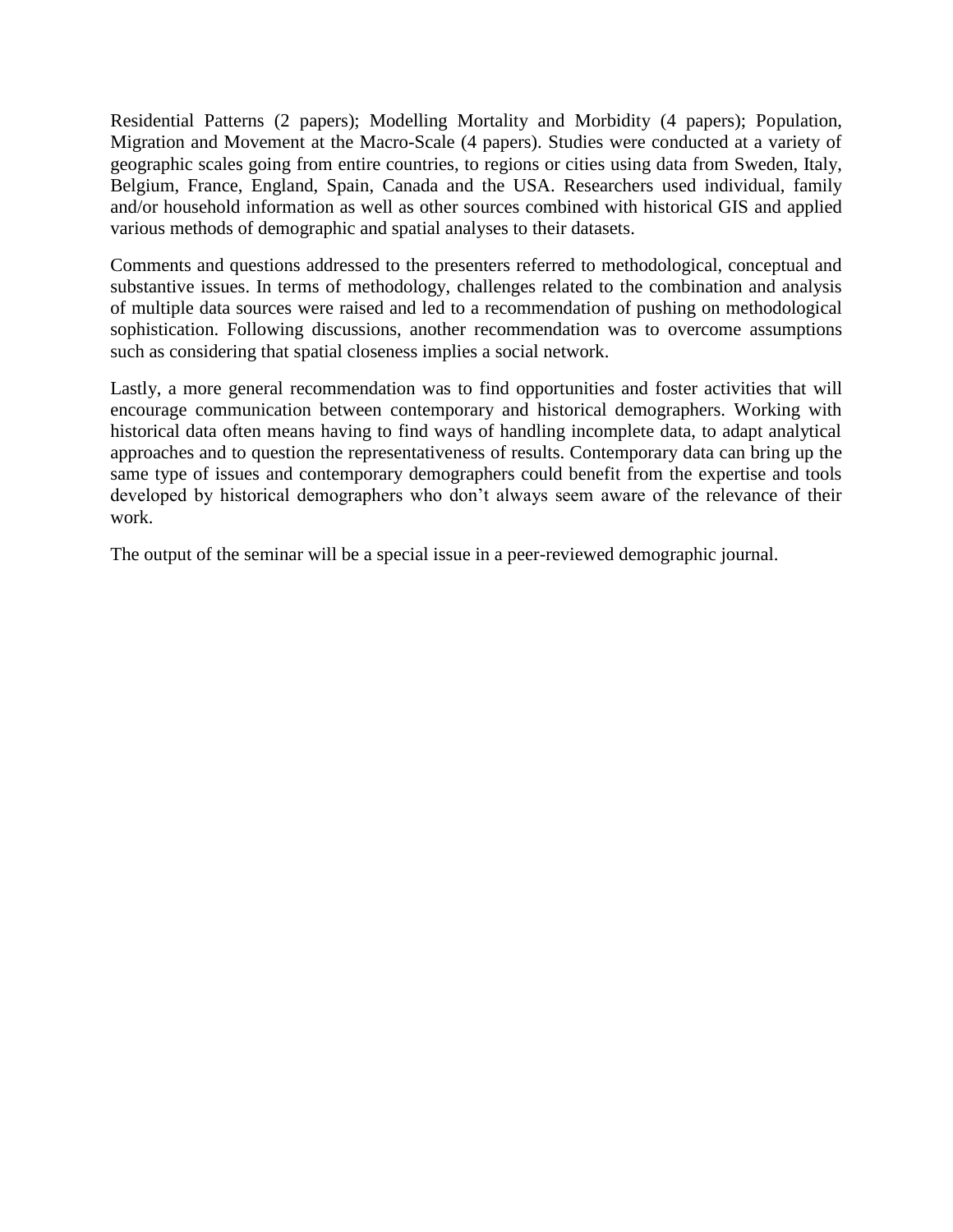**Organized by the IUSSP Scientific Panel on Historical Demography** in collaboration with the Université du Québec à Chicoutimi with support from the Centre interuniversitaire d'études québécoises (CIEQ) and the Université de Genève.

## 17-18 SEPTEMBER 2015 **SPATIAL ANALYSIS** in Historical Demography **Micro and macro approaches**

Université du Québec, 475 rue du Parvis, Québec, Salle du Conseil (room 2410)



Source iconographique: *Escalier du Cap-Blanc, Québec, vers 1895.* Philippe Gingras. BANQ-Qc,P585,D14,P12.









**UQAC** Université du Québec à Chicoutimi

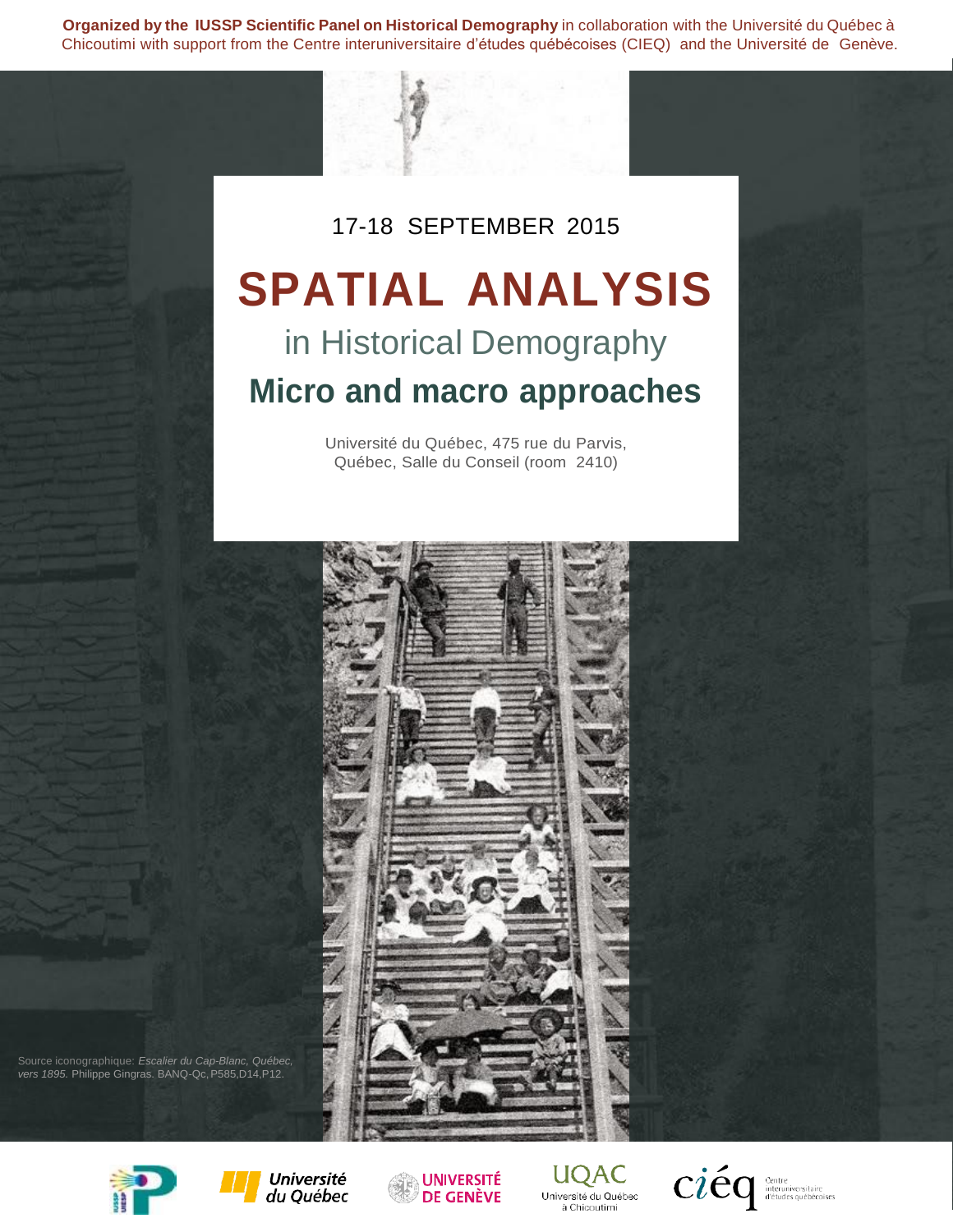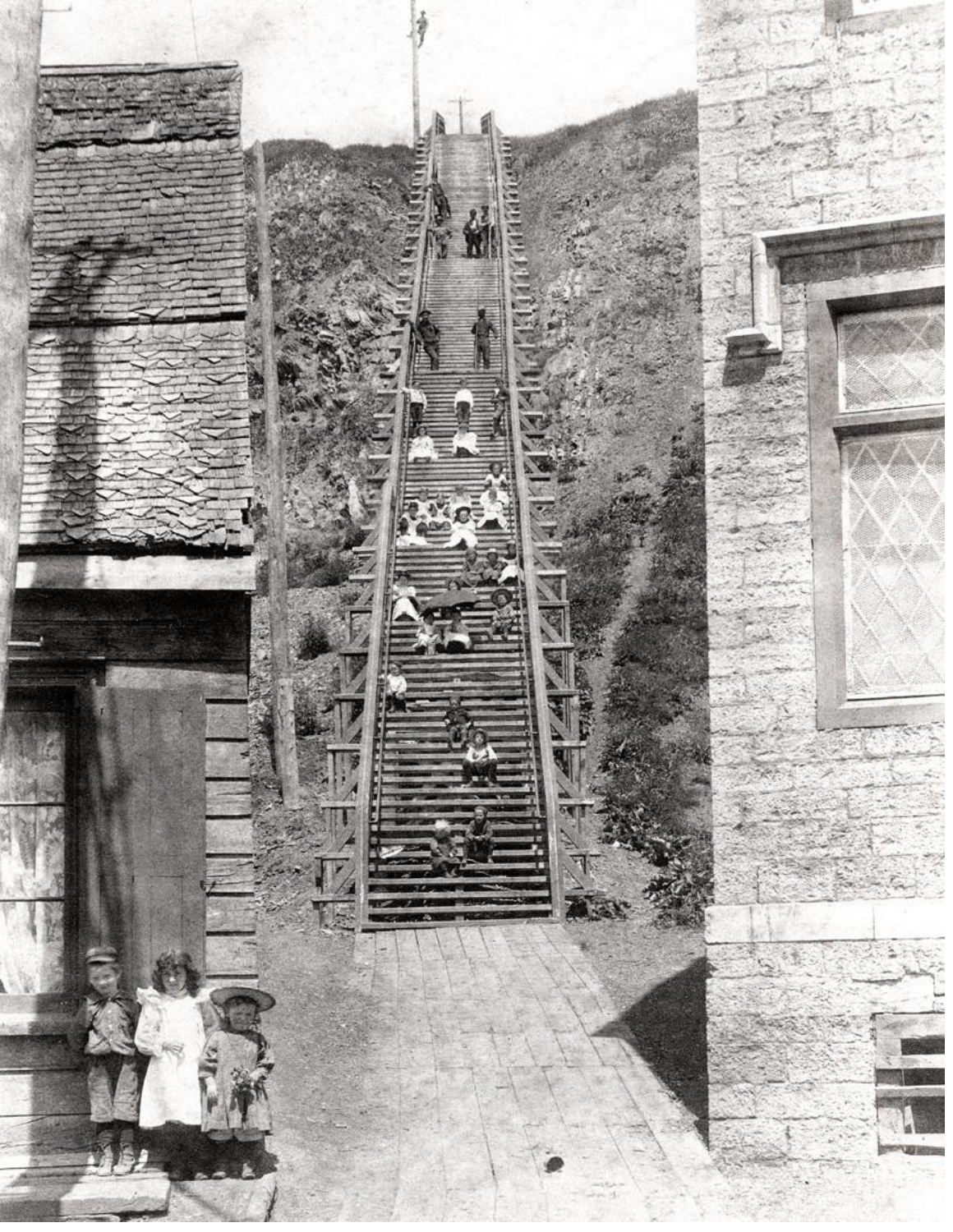**Organized by the IUSSP Scientific Panel on Historical Demography** in collaboration with the Université du Québec à Chicoutimi with support from the Centre interuniversitaire d'études québécoises (CIEQ) and the Université de Genève.

#### 17-18 SEPTEMBER 2015

## **SPATIAL ANALYSIS**

### in Historical Demography **Micro and macro approaches**

Université du Québec, 475 rue du Parvis, Québec, Salle du Conseil (room 2410)

#### SCIENTIFIC COMMITTEE

Martin Dribe (University of Lund) Don Lafreniere (Michigan Technological University) Diego Ramiro Fariñas (Spanish Council for Scientific Research) Hélène Vézina (Université du Québec à Chicoutimi)

LOCAL ORGANIZER Hélène Vézina (Université du Québec à Chicoutimi) [hvezina@uqac.ca](mailto:hvezina@uqac.ca)









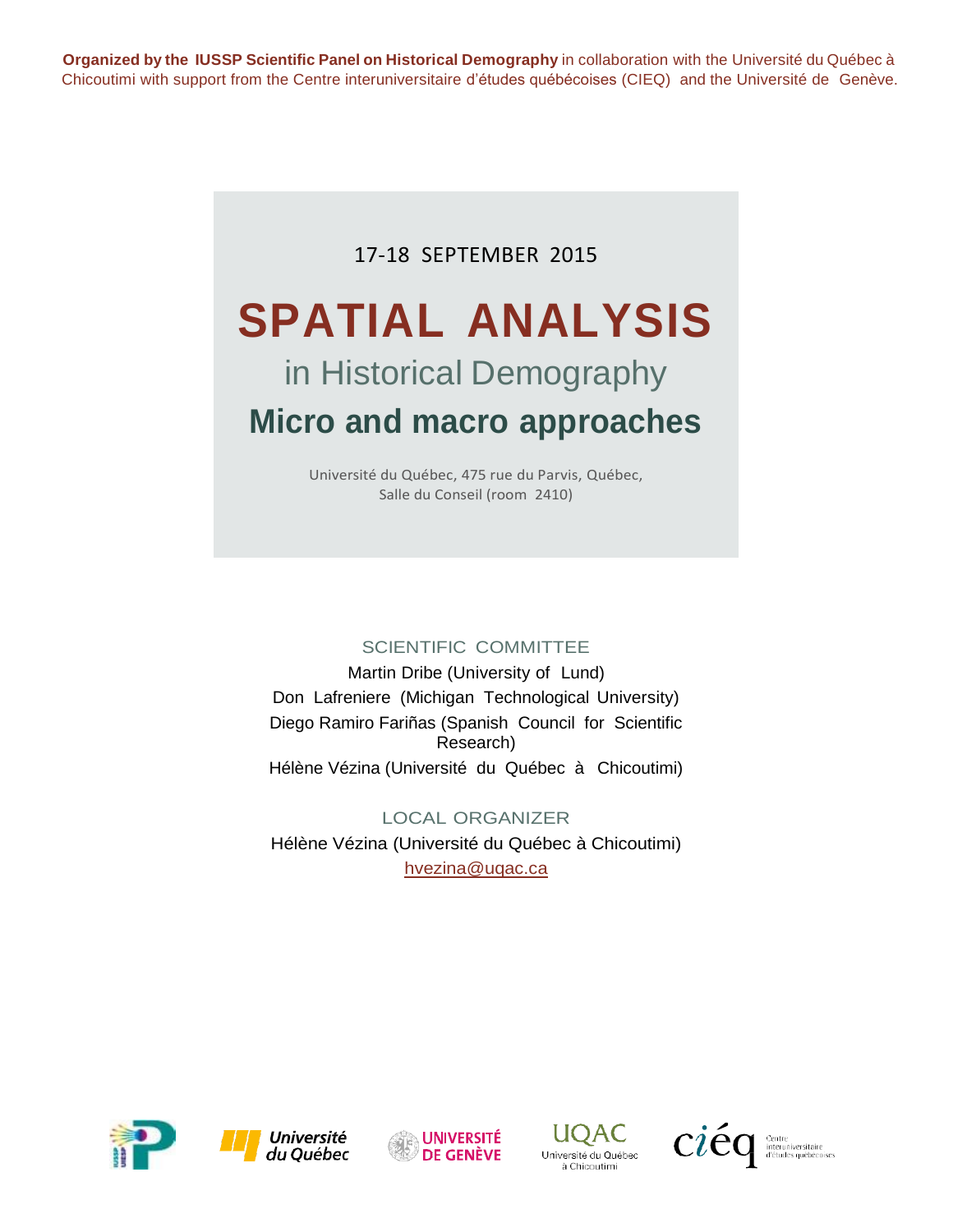

#### THURSDAY 17 SEPTEMBER

8h45-09h00. Opening by the scientific committee

Welcome address by Lyne Sauvageau, vice-présidente à l'enseignement et à la recherche, Université du Québec

#### 9h00-10h30. **The Micro Space of Life in the City**

Chair: **Diego Ramiro Fariñas**

*Exploring urban time-spaces, a perspective from nineteenth-century Montreal.* **Sherry Olson** (McGill University, Montreal, Canada)

*Footwear Workers in Québec City: A Spatial Analysis of Familial and Social Reproduction in 1911.*

**Marie-Eve Harton**(Université Laval, Québec, Canada) **Richard Marcoux** (Université Laval, Québec, Canada) **Laurent Richard** (Université Laval, Québec, Canada)

10h30-11h00. Break

#### 11h00-12h30. **The Micro Space of Life in the City** (continued) Chair: **Diego Ramiro Fariñas**

*Socio-Spatial Mobility and Urban Environments in the 19th CenturyCity* **Don Lafreniere** (Michigan Technological University, United States) **Jason Gilliland** (University of Western Ontario, Canada)

*Marrying upward or downward: intra-urban marriage fields in Quebec City, 1871-1901* **Marc St-Hilaire** (Université Laval, Québec, Canada)

12h30-13h30. Lunch

#### 13h30-15h00. **Disentangling Spatial and Social Effects**

Chair:**DonLafreniere**

*Spatial vs. social distance in the diffusion of fertility decline: Evidence from Sweden 1880-1900*

**Martin Dribe** (Lund University, Sweden) **Sebastian Klüsener** (Max Planck Institute for Demographic Research) **Francesco Scalone**(University of Bologna)

*Distinguishing Family and Location Effects upon Wealth: A Longitudinal Study of the U.S. North 1850 to 1870*

**Alice Bee Kasakoff** (University of South Carolina, United States) **Andrew B Lawson** (Medical University of South Carolina, United States) **Purbasha Dasgupta** (University of South Carolina, United States) **Michael DuBois** (University of South Carolina, United States)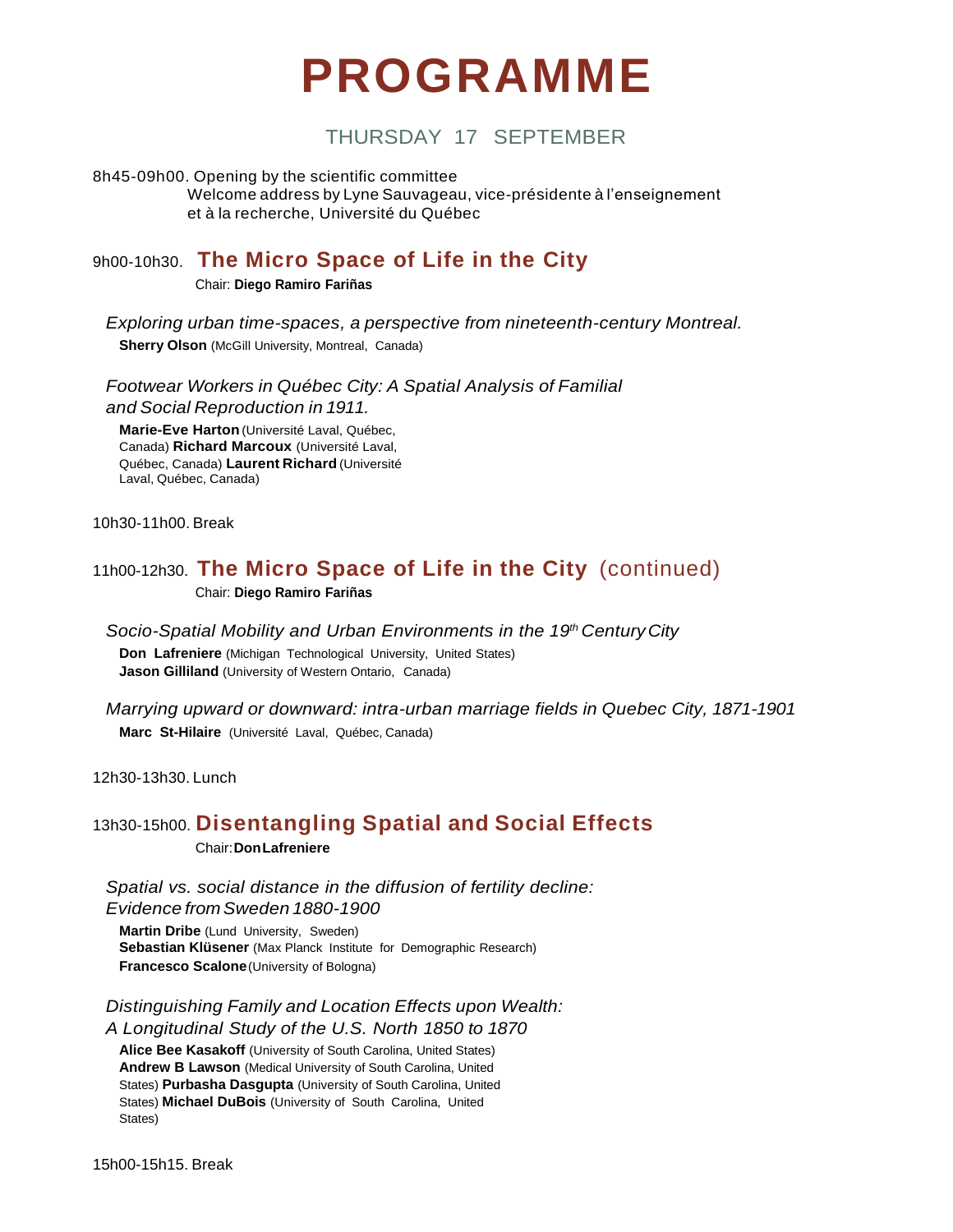#### 15h15-16h45. **Household and Residential Patterns**

Chair:**DonLafreniere**

*Leaving Home in Nineteenth-Century England and Wales: Individual and Household Strategies*

**Joseph Day** (University of Cambridge, United Kingdom)

*Residential Segregation in the Postbellum Southern Cities: The Case of Washington, DC*

**John R. Logan** (Brown University, United States)

16h45-17h00. Discussion on publication plans

19h00. Reception dinner. Restaurant Le Cercle, 228 rue St-Joseph est

#### FRIDAY 18 SEPTEMBER

#### 08h30-10h00. **Modelling Mortality and Morbidity** Chair: **MartinDribe**

*Spatial modelling of rural infant mortality in nineteenth-century Britain*

**Paul Atkinson** (Lancaster University, United Kingdom) **Ian Gregory** (Lancaster University, United Kingdom) **Brian Francis** (Lancaster University, United Kingdom) **Catherine Porter** (Lancaster University, United Kingdom)

*The influence of micro-level soil factors on mortality in southern Sweden, 1850-1914*

**Finn Hedefalk** (Lund University, Sweden) **Luciana Quaranta** (Lund University, Sweden) **Tommy Bengtsson** (Lund University, Sweden)

10h00-10h30. Break

#### 10h30-12h00. **Modelling Mortality and Morbidity** (continued) Chair: **MartinDribe**

#### *A fresh map of death: Venice 1854*

**Christina Munno** (Université catholique de Louvain, Belgium) **Renzo Derosas** (Università Ca' Foscari, Venezia, Italy)

*The Spatial distribution of infectious disease in Madrid in earlyXXth Century.*

**Diego Ramiro Fariñas** (Consejo Superior de Investigaciones Científicas, Madrid, Spain) **Isabel del Bosque González** (Consejo Superior de Investigaciones Científicas, Madrid, Spain) **Sara García Ferrero** (Consejo Superior de Investigaciones Científicas, Madrid, Spain) **Yolanda Casado** (Consejo Superior de Investigaciones Científicas, Madrid, Spain)

**Lourdes Martín-Forero** (Consejo Superior de Investigaciones Científicas, Madrid, Spain) **Rocío Gutiérrez** (Consejo Superior de Investigaciones Científicas, Spain)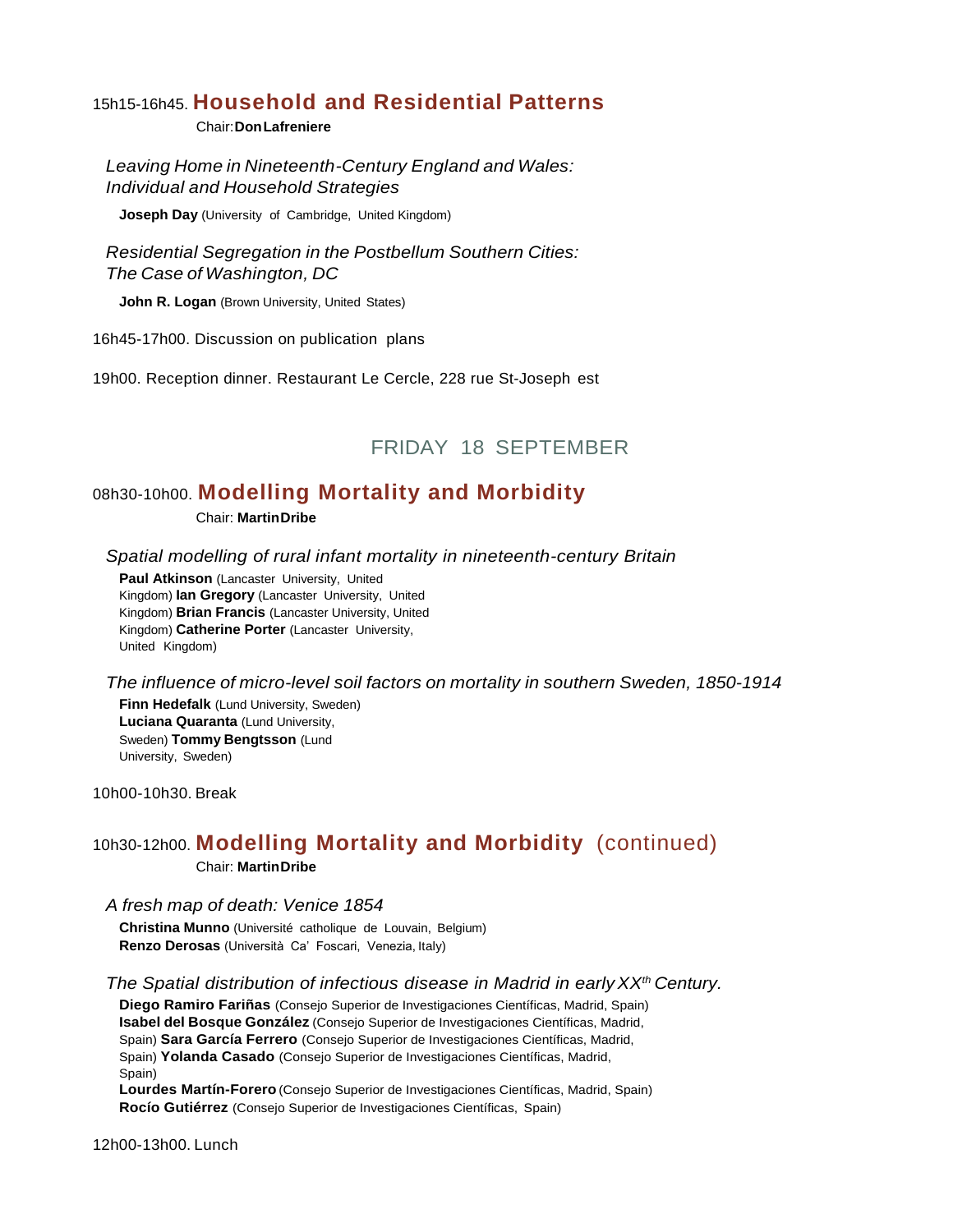#### 13h00-14h30. **Population, Migration and Movement at the Macro-Scale**

Chair: **Danielle Gauvreau**

*Spatial Patterns of Changes in Economic Activity, Population and Labor Force in the US, 1970 to 2012: A First Look Using the County Business Patterns, Decennial Census, and the American Community Survey*

**Andrew Beveridge** (Queens College, City University of New York, United States) **Daniel Patrick Miller** (Queens College, City University of New York, United States)

*Mining Microdata: Economic Opportunity and Spatial Mobility in Britain and the United States, 1850-1881*

**Evan Roberts** (University of Minnesota, United States) **Peter Baskerville** (University of Alberta, Canada) **Lisa Dillon** (University of Montréal, Canada) **Kris Inwood** (University of Guelph, Canada) **Steven Ruggles** (University of Minnesota, United States) **Kevin Schürer** (University of Leicester, United Kingdom) **John Robert Warren** (University of Minnesota, United States)

14h30-14h45. Break

#### 14h45-16.15. **Population, Migration and Movement at the Macro-Scale** (continued)

Chair:**Hélène Vézina**

*Which transition comes first? Urban and demographic transitions in comparative perspective.*

**Philippe Bocquier** (Université Catholique de Louvain, Belgium) **Rafael Costa** (Vrije Universiteit Brussel, Belgium)

*Visualizing movement with spider diagrams: Migration to major urbancenters in the late 19th century North Atlantic countries*

**Sula Sarkar** (Minnesota Population Center, University of Minnesota)

16h15-16h45. Concluding Remarks by **Stephen A. Matthews** (Penn State University and chair ofthe Scientific Panel on Spatial Demography of the IUSSP)

16h45-17h00. Closing by the scientific committee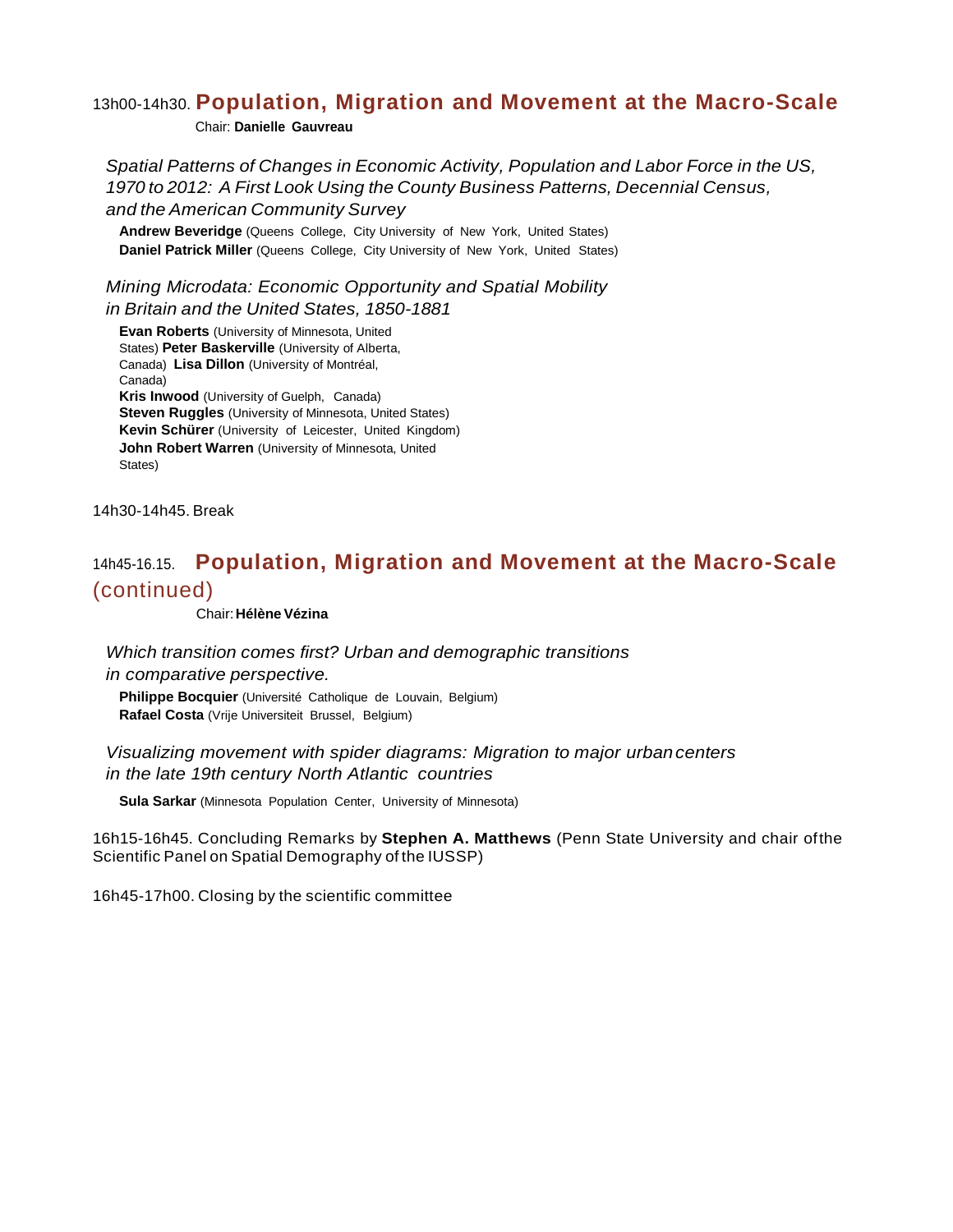#### LIST OF PARTICIPANTS

**Paul Atkinson** (Lancaster University, United Kingdom)

**Peter Baskerville** (University of Alberta, Canada)

**Tommy Bengtsson** (Lund University, Sweden)

**Andrew Beveridge** (Queens College, City University of New York, United States)

**Philippe Bocquier** (Université Catholique de Louvain, Belgium)

**Yolanda Casado** (Consejo Superior de Investigaciones Científicas, Madrid, Spain)

**Rafael Costa** (Vrije Universiteit Brussel, Belgium)

**Purbasha Dasgupta** (University of South Carolina, United States)

**Joseph Day** (University of Cambridge, United Kingdom)

**Isabel del Bosque González** (Consejo Superior de Investigaciones Científicas, Madrid, Spain)

**Renzo Derosas** (Università Ca' Foscari, Venezia, Italy)

**Lisa Dillon** (University of Montréal, Canada)

**Martin Dribe** (Lund University, Sweden)

**Michael DuBois** (University of South Carolina, United States)

**Brian Francis** (Lancaster University, United Kingdom)

**Sara García Ferrero** (Consejo Superior de Investigaciones Científicas, Madrid, Spain)

**Danielle Gauvreau** (Concordia University, Montreal, Canada)

**Jason Gilliland** (University of Western Ontario, Canada)

**Ian Gregory** (Lancaster University, United Kingdom)

**Rocío Gutiérrez** (Consejo Superior de Investigaciones Científicas, Spain)

**Marie-Eve Harton** (Université Laval, Québec, Canada)

**FinnHedefalk** (Lund University, Sweden)

**Kris Inwood** (University of Guelph, Canada) **Alice Bee Kasakof**f (University of South Carolina, United States)

**Sebastian Klüsener** (Max Planck Institute for Demographic Research, Germany)

**Don Lafreniere** (Michigan Technological University, United States)

**Andrew B Lawson** (Medical University of South Carolina, United States)

**John R. Logan** (Brown University, United States)

**Richard Marcoux** (Université Laval, Québec, Canada)

**Lourdes Martín-Forero** (Consejo Superior de Investigaciones Científicas, Madrid, Spain)

**Stephen A. Matthews** (Penn State University, United States)

**DanielPatrickMiller** (Queens College, City University of New York, United States)

**Christina Munno** (Université catholique de Louvain, Belgium)

**Sherry Olson** (McGill University, Montreal, Canada)

**Catherine Porter** (Lancaster University, United Kingdom)

**Luciana Quaranta** (Lund University, Sweden)

**Diego Ramiro Fariñas** (Consejo Superior de Investigaciones Científicas, Madrid, Spain)

**Laurent Richard** (Université Laval, Québec, Canada)

**Evan Roberts** (University of Minnesota, United States)

**Steven Ruggles** (University of Minnesota, United States)

**Sula Sarkar** (University of Minnesota, United States)

**Francesco Scalone** (University of Bologna, Italy)

**Kevin Schürer** (University of Leicester, United Kingdom)

**Marc St-Hilaire** (Université Laval, Québec, Canada)

**HélèneVézina** (Université du Québec à Chicoutimi, Canada)

**John Robert Warren** (University of Minnesota, United States)